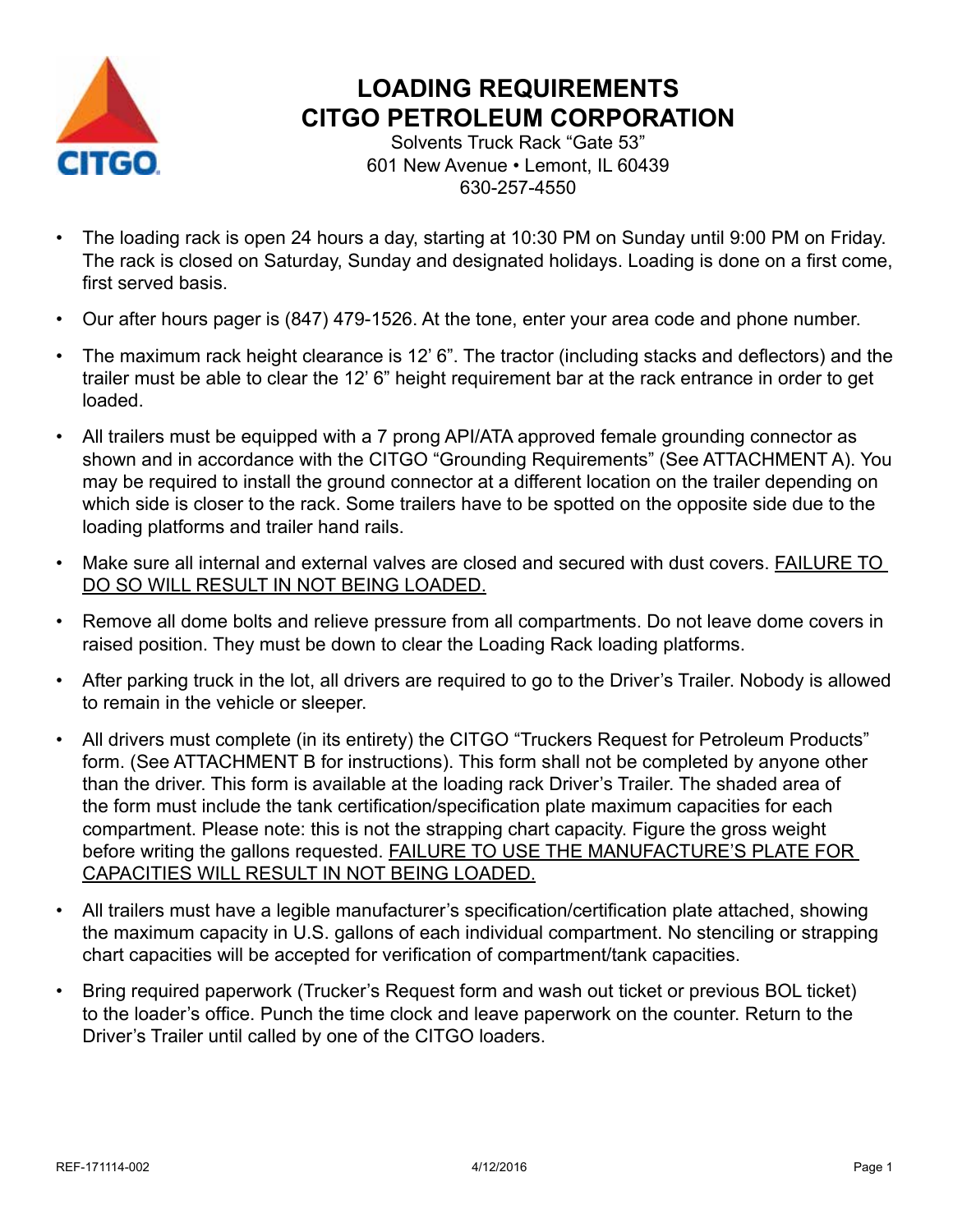### **LOADING REQUIREMENTS (continued)**

- All trailers must be clean, dry and odor free. Each compartment must be double bulk headed with separate manifolds. Each truck must have a cleaning certificate from a recognized cleaning facility or shipping papers showing a CITGO-produced product as the immediate prior cargo. Cleaning certificates must be properly completed, signed, and should include the name and telephone number of the cleaning facility. Photocopies will not be accepted.
- Trailers interior temperature must be below 100 degrees Fahrenheit before loading. (Unless ambient temperature prohibits tank to cool).
- All trailers must have a non-skid work surface around the dome cover area sufficient enough to allow loaders to access dome cover area without slipping. Six feet to the front and six feet to the rear of the dome cover area is recommended.
- The capacity of each compartment must be marked in 2" letters on or near the dome.
- Multi-hole trailers are required to have the compartment number marked on the top of each dome cover so it is legible by the Loader.
- Drivers will not be allowed to add any additives to the product while on CITGO property.
- Winter conditions: The dome area must be free of snow and ice. All bolts/wing nuts must be lubricated and free spinning.
- When the driver is assigned a rack, wait for the Loader to assist in the spotting of the trailer. Trailers must be spotted correctly for the loading platforms to be lowered into the proper position.
- Set the parking brake. Turn off CB radio and all interior and exterior lights. Usage of cell phones is not allowed at the rack. They are allowed to be used at the Driver's Trailer.
- Drivers must place yellow wheel chock before loading can begin. Driver will be responsible for removing and properly storing the wheel chock prior to moving their truck.
- Plug in grounding wire and confirm red strobe light is flashing.
- Driver must verify to Loader that all valves and safeties (internal and external) are closed and secured with dust covers. FAILURE TO DO SO WILL RESULT IN NOT BEING LOADED.
- Return to Driver's Trailer until notified by the Loader. You will be called to the office when your bills are ready.
- Thank you for your cooperation. It is required and appreciated for the SAFETY of the CITGO Solvents Truck Loading Rack.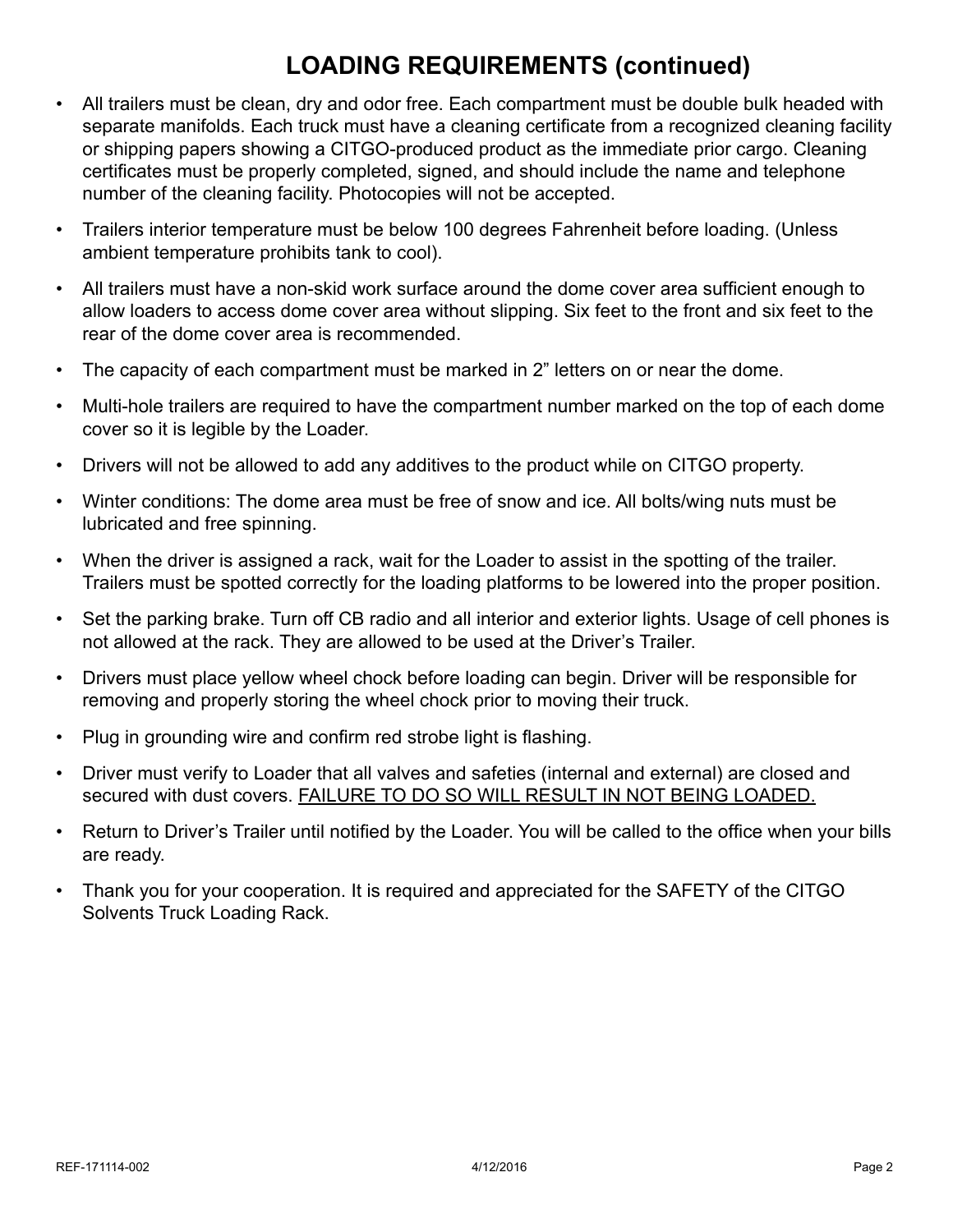

### **DRIVER'S CHECK-IN PROCEDURE**

The driver submits a completed Truckers Request Form, Washout Ticket or Previous Bill of Lading (not greater than 30 days old) to the Truck Rack Clerk or Loader.

The Clerk/Loader will check the Driver's paperwork, and if complete, the driver's paperwork package will be STAMPED INDICATING START of Loading Time Clock.

The driver is instructed to report to the driver's trailer until called to pull Truck under the loading rack for loading.

If CITGO exceeds the two free hours for loading, and the driver stays 15 min over the 2 free hours, a CITGO DELAY SLIP will be issued to the driver noting the start and end loading time, total time elapsed during loading. (Carrier must submit CITGO DELAY SLIP with Freight Invoice to Claim Loading Demurrage).

If the driver's paperwork is incomplete or incorrect, the driver will be directed to contact his/ her dispatcher for correct order information.

The Loading Time Clock does not start until a completed Truckers Request Form, Washout Ticket or Previous Bill of Lading (not greater than 30 days old) has been deemed complete and time stamped.

Time lost by the driver completing Truckers Request Form or gathering the Washout Ticket or Previous Bill of Lading does not go against the 2 Free Hours Loading Time.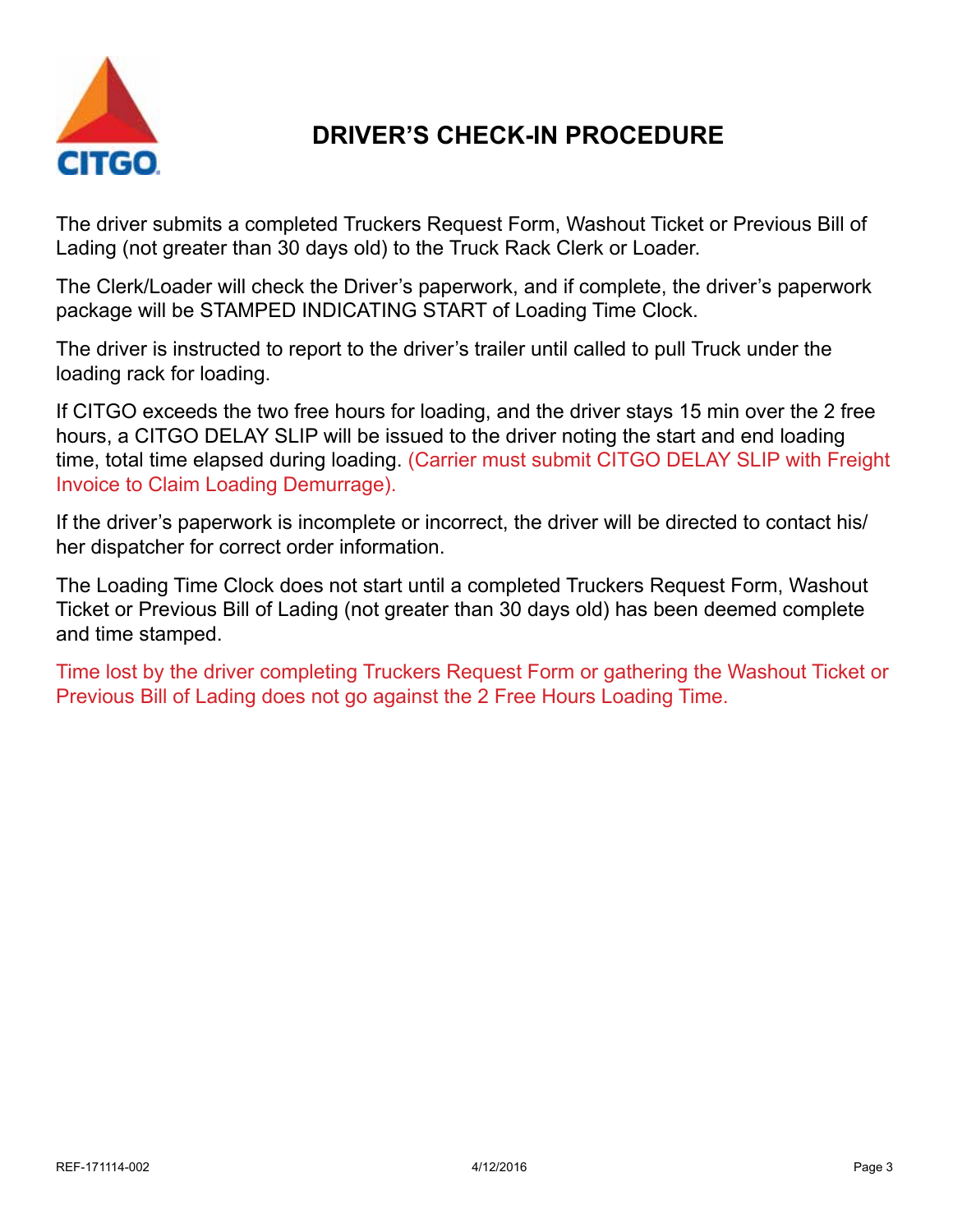## **"ATTACHMENT A"**

# **ALL DRIVERS**

## GROUNDING REQUIREMENT FOR THE CITGO PETROLEUM CORPORATION SOLVENT TRUCK LOADING RACK



Both the Top Pin and Center Pin must be wired directly to the frame of the trailer by a wire approximately 4 to 5 inches long.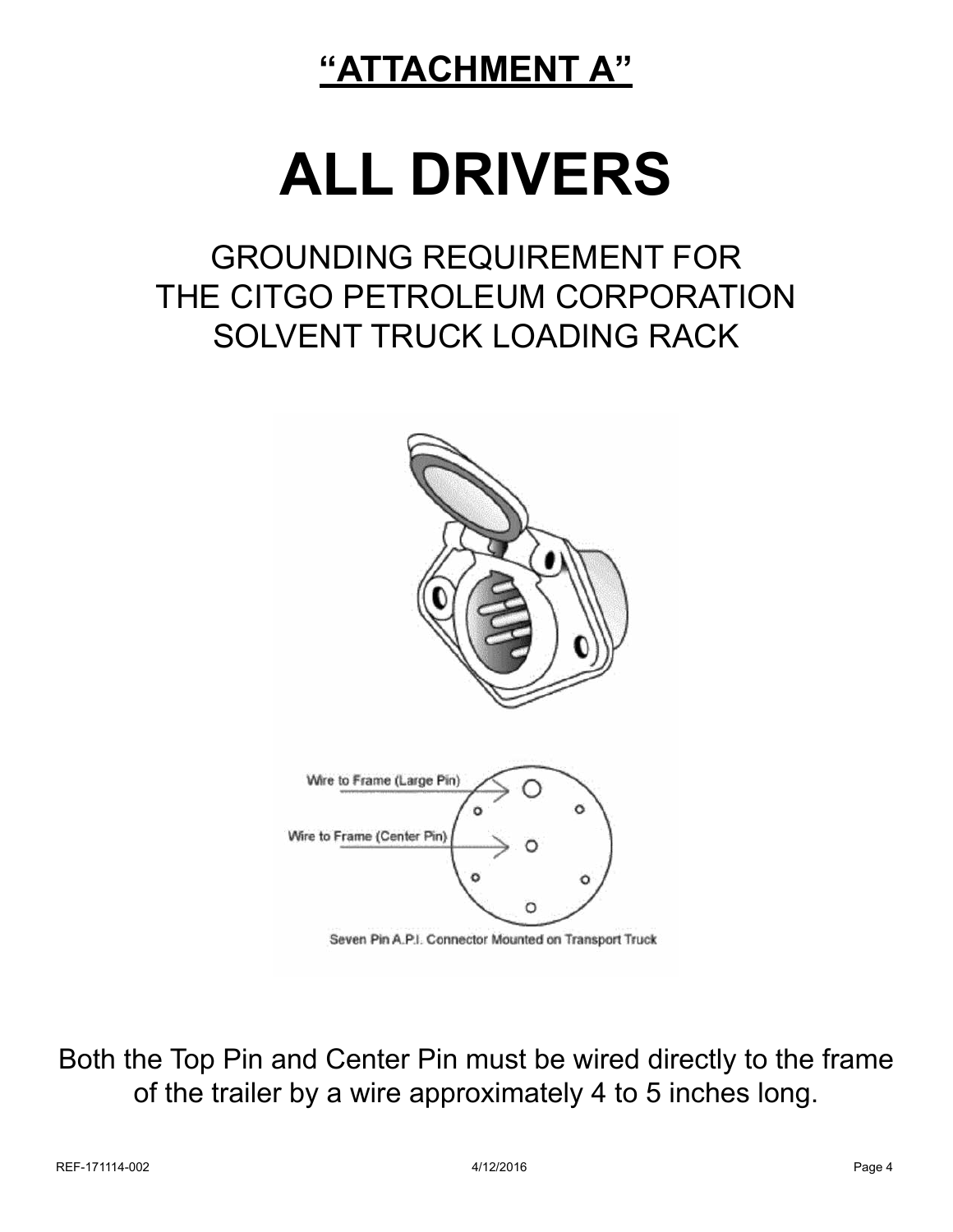## **"ATTACHMENT B"**

|               |                                                                                                                                                                               | <b>CITGO Petroleum Corporation</b><br><b>CITGO</b><br><b>Trucker's Request for Petroleum Products</b><br><b>Clock in Here</b><br>??<br><b>DATE</b> |                                            |                                |                                     |                                      |
|---------------|-------------------------------------------------------------------------------------------------------------------------------------------------------------------------------|----------------------------------------------------------------------------------------------------------------------------------------------------|--------------------------------------------|--------------------------------|-------------------------------------|--------------------------------------|
| <b>CLOCK</b>  | <b>SHIPPER</b><br>CITGO NINE - TEN DIGIT ORDER NUMBER                                                                                                                         |                                                                                                                                                    |                                            |                                |                                     |                                      |
|               | <b>ORDER NO.</b><br>PURCHASER'S COMPANY NAME<br><b>CONSIGNEE</b>                                                                                                              |                                                                                                                                                    |                                            |                                |                                     |                                      |
| INSERT IN THE | ??<br>??<br>CITY.<br><b>STATE</b><br>Please deliver as follows<br>You must include the tank specification plate capacity for each compartment in the MAXIMUM CAPACITY column. |                                                                                                                                                    |                                            |                                |                                     |                                      |
|               | $\mathbf C$<br>$\mathbf{o}$                                                                                                                                                   | <b>PRODUCT</b>                                                                                                                                     |                                            | <b>GALLONS</b>                 |                                     |                                      |
|               |                                                                                                                                                                               |                                                                                                                                                    |                                            |                                |                                     |                                      |
|               | M<br>P<br>т                                                                                                                                                                   |                                                                                                                                                    | <b>NAME</b>                                | <b>CODE NO.</b>                | <b>TO BE LOADED</b>                 | <b>MAXIMUM</b><br><b>CAPACITY</b>    |
|               | 1                                                                                                                                                                             |                                                                                                                                                    | <b>CITGO PRODUCT NAME</b>                  | <b>CITGO</b>                   | <b>GALLONS TO</b>                   | <b>MAXIMUM</b>                       |
|               | $\overline{2}$                                                                                                                                                                |                                                                                                                                                    | IE: MINERAL SPIRITS,<br>NAPHTHOL, TOLUENE, | (FIVE DIGIT)<br><b>PRODUCT</b> | <b>BE LOADED</b><br><b>FOR EACH</b> | <b>CAPACITY</b><br>OF EACH           |
|               | 3                                                                                                                                                                             | ETC.                                                                                                                                               |                                            | CODE IE:<br>19024, 19021,      | <b>COMPARTMENT</b>                  | <b>COMPARTMENT</b><br>PER THE TANK   |
|               | 4                                                                                                                                                                             |                                                                                                                                                    |                                            | 07307                          |                                     | <b>SPECIFICATION</b><br><b>PLATE</b> |
|               | 5                                                                                                                                                                             |                                                                                                                                                    |                                            |                                |                                     |                                      |
|               | 6                                                                                                                                                                             |                                                                                                                                                    |                                            |                                |                                     |                                      |

This request is not authority to load. It constitutes only application for loading.

| <b>TRAILER LAST</b><br><b>CONTAINED</b> | <b>TRAILER WAS:</b><br>[LAST CONTENTS]<br>$\Box$ STEAMED $\Box$ WASHED $\Box$ DRY |
|-----------------------------------------|-----------------------------------------------------------------------------------|
| NAME OF CARRIER <u>(??)</u>             |                                                                                   |
| $\frac{22}{1}$<br><b>TRACTOR NO.</b>    | TRAILER NO. <sup>22</sup>                                                         |
| $($ ??<br><b>NUMBER OF SEALS</b>        | NO. OF PLACARDS (??)                                                              |
| ??<br><b>DRIVER</b>                     |                                                                                   |
|                                         | (Signature)                                                                       |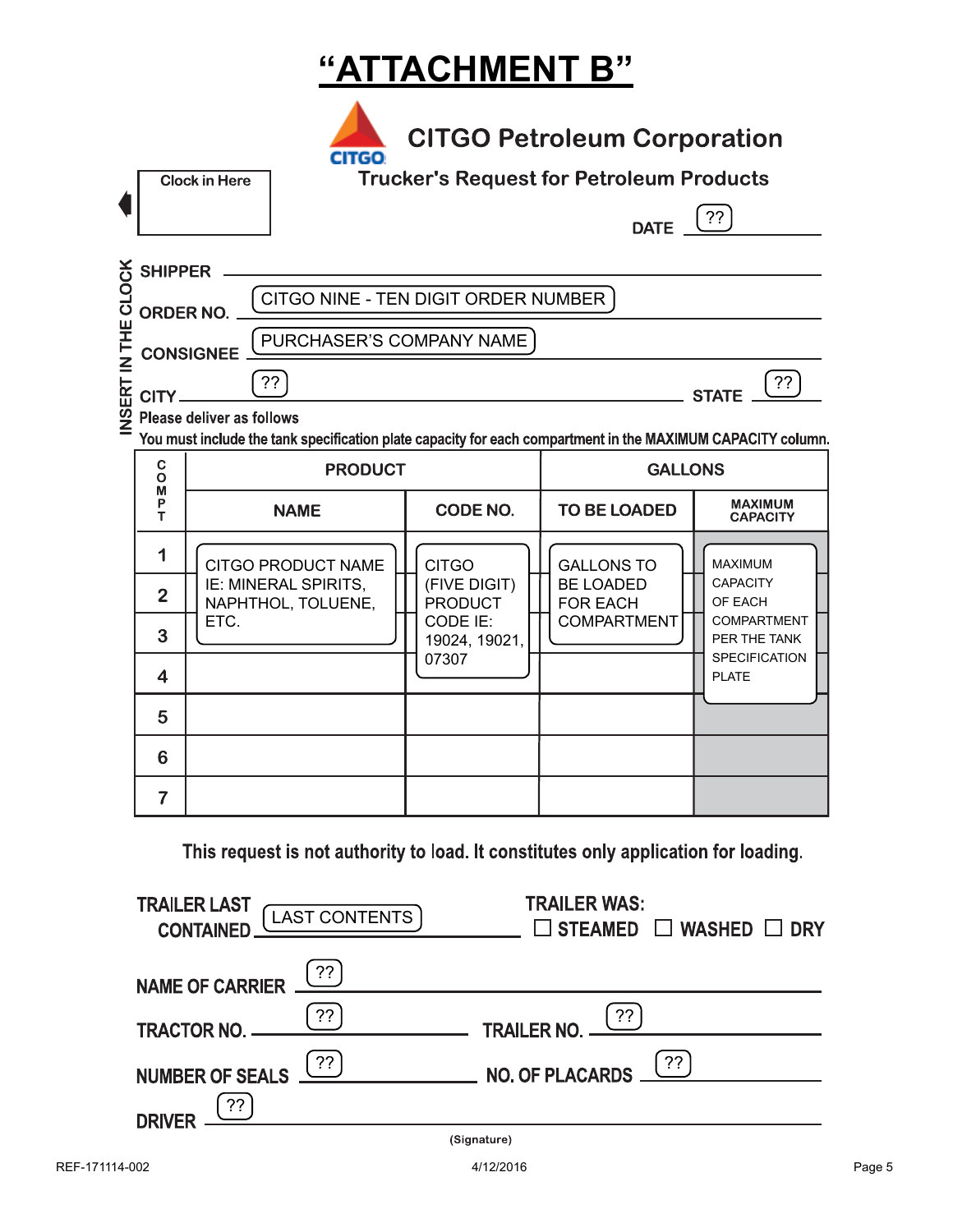

**Clock in Here** 

**CITGO Petroleum Corporation** 

**Trucker's Request for Petroleum Products** 

|  | $\frac{X}{C}$ SHIPPER $\frac{X}{C}$                                                                         |  |
|--|-------------------------------------------------------------------------------------------------------------|--|
|  | $\frac{3}{2}$ ORDER NO.                                                                                     |  |
|  | $\frac{11}{2}$ CONSIGNEE                                                                                    |  |
|  |                                                                                                             |  |
|  | You must include the tank specification plate capacity for each compartment in the MAXIMUM CAPACITY column. |  |

| C<br>D<br>D<br>P | <b>PRODUCT</b> |          | <b>GALLONS</b> |                                   |
|------------------|----------------|----------|----------------|-----------------------------------|
| T                | <b>NAME</b>    | CODE NO. | TO BE LOADED   | <b>MAXIMUM</b><br><b>CAPACITY</b> |
| ٩                |                |          |                |                                   |
| $\overline{2}$   |                |          |                |                                   |
| 3                |                |          |                |                                   |
| $\overline{4}$   |                |          |                |                                   |
| 5                |                |          |                |                                   |
| 6                |                |          |                |                                   |
| 7                |                |          |                |                                   |

This request is not authority to load. It constitutes only application for loading.

| <b>TRAILER LAST</b> | <b>TRAILER WAS:</b><br>CONTAINED ____________________________ □ STEAMED □ WASHED □ DRY |
|---------------------|----------------------------------------------------------------------------------------|
|                     |                                                                                        |
|                     |                                                                                        |
|                     |                                                                                        |
| REF-171114-002      | DRIVER —————————————————————————————————<br>(Signature)                                |

#### Requirements:

- 1. Truck Height must be under 12' 6".
- 2. Trailer must have 7-prong ground plug.
- 3. Trailer capacity must come from spec plate and be accurate on loading form (failure to do so will result in rejection and inability to load).
- 4. Internal and external valves must be closed and secured with dust covers (failure to do so will result in rejection and inability to load).
- 5. Cell phone usage prohibited past office area.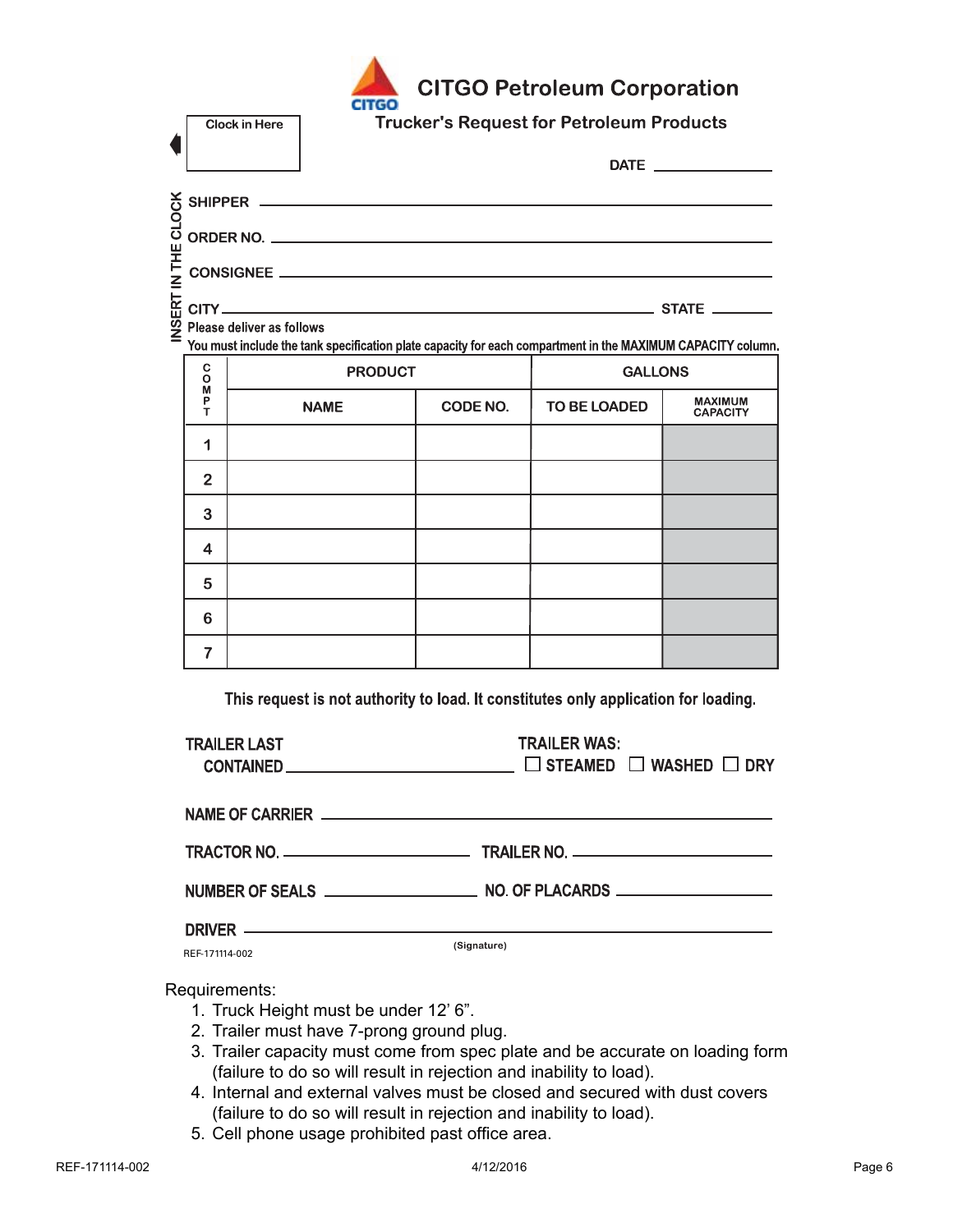# **ALL DRIVERS READ THIS**

# It is **YOUR RESPONSIBILITY** to know the capacity of your trailer.

Compartment capacities listed on your request **MUST BE** taken from the Manufacturer's Specification Plate mounted on your trailer.

Anyone who requests more product to be loaded than the capacity listed on your trailer's Manufacturer's Specification Plate will be moved to the back of the line and all other trucks in the facility at that time will be loaded ahead of you!

> Randy Cox, Loading Operations Manager July 23, 2009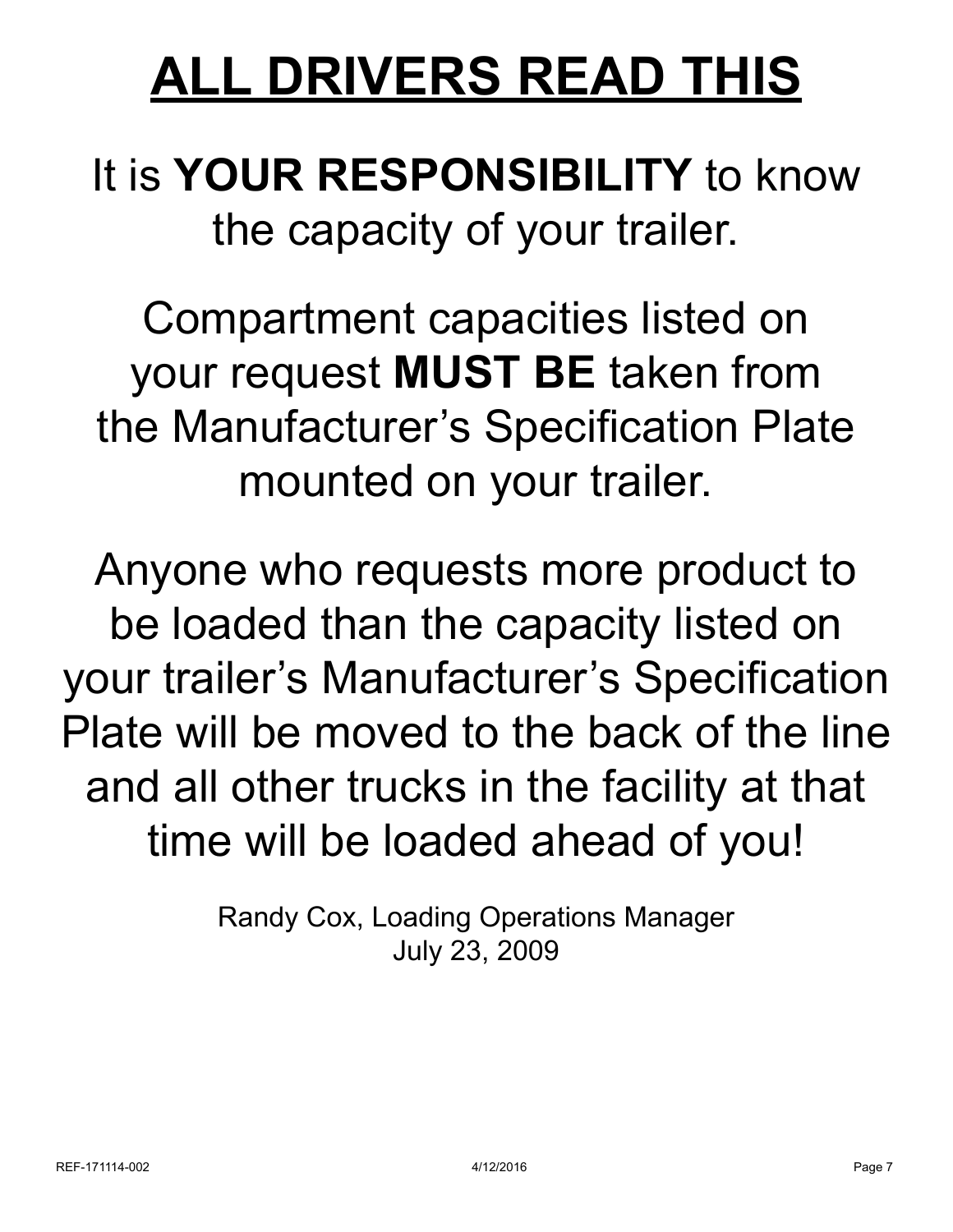

### **Directions to: CITGO Petroleum Corporation**

Lemont Refinery – Solvents Truck Rack "Gate 53" 601 New Avenue • Lemont, IL 60439 630-257-4550

#### **Directions from I-55:**

- 1. Take I-55 to Lemont Road.
- 2. Proceed south on Lemont Road. Go over the Chicago Sanitary & Ship Canal Bridge to the stoplight at the foot of the bridge.
- 3. Turn right and loop back to New Avenue (New Avenue runs under the bridge you just crossed).
- 4. Turn left on New Avenue.
- 5. The solvent truck loading rack is approximately three miles down on the left side, directly under the rack of overhead piping that crosses the road.



#### **Directions from I-355:**

- 1. Take I-355 to 127th Street, exit  $#8$ , and head West.
- 2. Turn right at New Avenue (The Fuels Loading Rack is located at this corner).
- 3. Drive North 0.3 miles to the Solvents Loading Rack on your right, the East side of New Avenue.

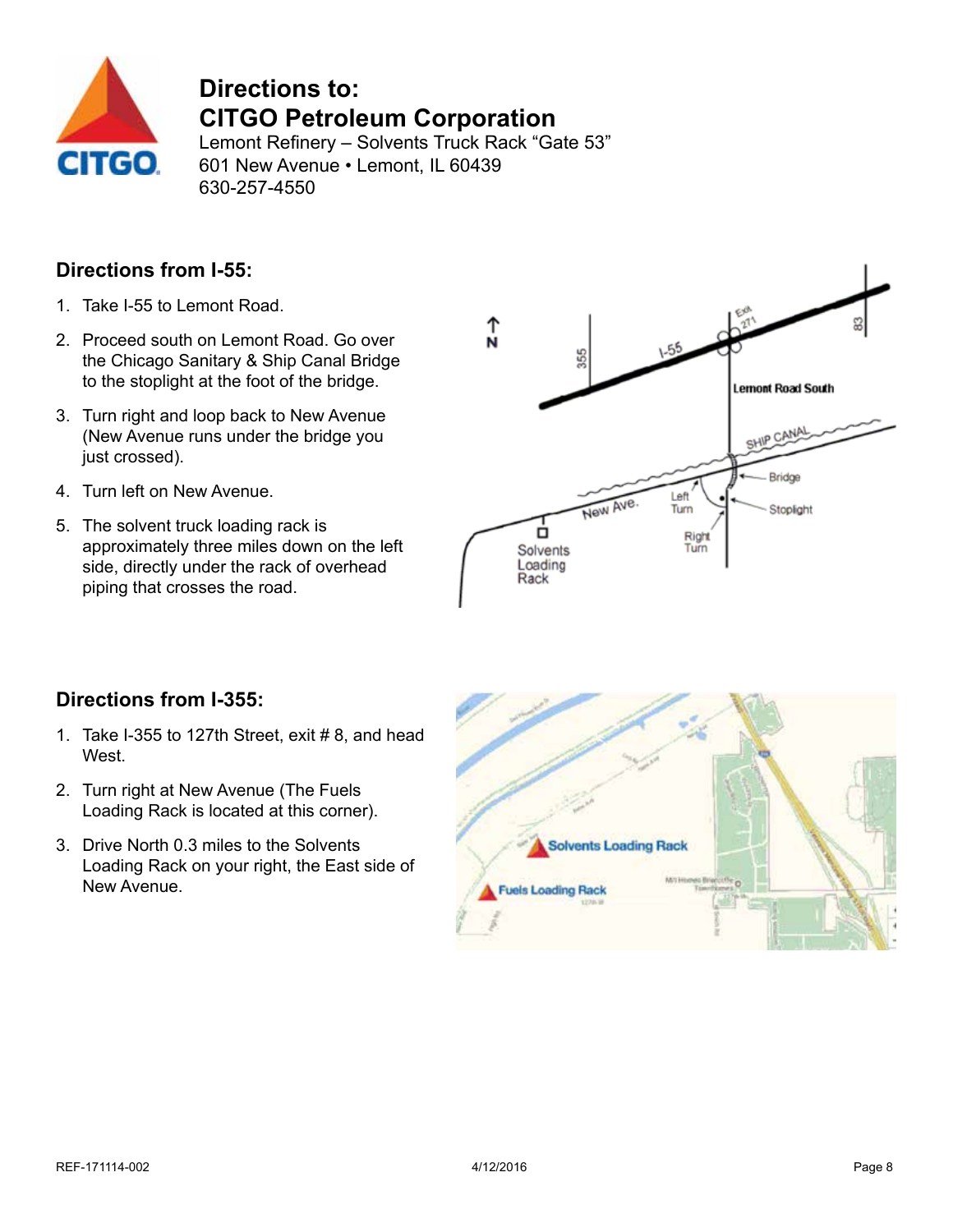

### **Temperature Conversion (gross gallons to net gallons)**

It is CITGO's position that we will not knowingly overload a truck or allow an overloaded truck to leave our facility. However, we also feel that it is the carrier's/driver's responsibility to ensure that the gallons requested can be transported legally. This includes the necessary adjustment of gross gallons (gallons at loading temperature) to net gallons (gallons at 60° Fahrenheit) as outlined in the following paragraph.

The Solvents Truck Rack at Lemont utilizes state approved and certified meters to load the gross gallons requested on any given order. The actual net gallons at 60° Fahrenheit loaded will vary depending on the product loading temperature. Generally, in the winter the net gallons will be more than the gross gallons and in the summer the net gallons will be less than the gross. This is all a function of the product temperature at loading.

Example: 6,500 gallons of Toluene loaded at 30° Fahrenheit product temperature.

6,500 gallons gross loaded at 30° Fahrenheit = 47,190 pounds.

Coefficient of expansion to convert to 60° Fahrenheit is 1.0177.

6,500 x 1.0177 = 6,615 net gallons

6,615 net gallons x 7.26 lbs./gallon = 48,025 pounds

A difference of 835 pounds more on a net basis vs. gross basis.

These variances in gross vs. net should be taken into account when completing your loading request at the refinery.

The actual net gallons will fluctuate depending on the temperature of the product being loaded. In the winter when the product being loaded is cold, it contracts or decreases as a result of the cold temperature. In the summer when the product being loaded is hot, it expands. All of our products are sold based on the net gallons at 60°. Thus, in the winter, if you take a cold product (say 30° as an example) and bring it up to 60° the net gallons will increase. Just the opposite, in the summer, if you take a warm product (say 80° as an example) and convert it to 60° it will decrease the net gallons.

During the winter months (November through March), we suggest the drivers request reflects a 3% reduction in gross gallons ordered, if they have any concern about tank capacity or weight limitations.